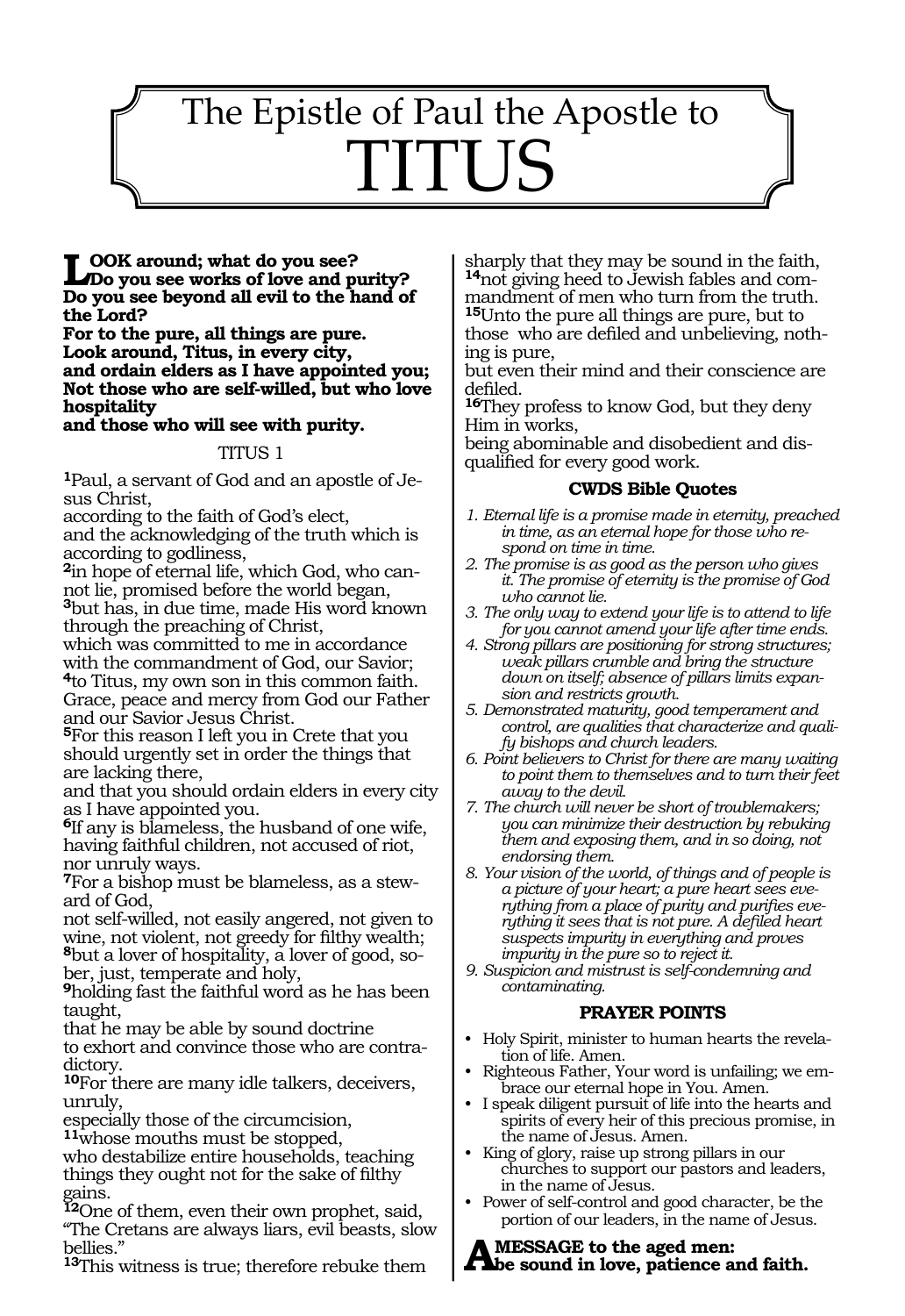# **TITUS 2**

**A message to the old women: Be sound in love, yes, love always. Aged women give the message to the young women,** 

**And let the young men show good works. And there is a message for all people who are looking for the blessed hope.** 

#### TITUS 2

**<sup>1</sup>**But you should speak those things which amount to sound doctrine.

**2**That the older men be sober, temperate, reverent, sound in faith, in love and patience. **<sup>3</sup>**The older women, likewise, that they be holy in behavior, not false accusers, nor given to much wine, teachers of good things;

**<sup>4</sup>**that they may teach the younger women to be sober, to love their husbands, to love their children,

**<sup>5</sup>**be chaste, discreet, home makers, good and obedient to their own husbands,

that the word of God is not blasphemed. **<sup>6</sup>**Also exhort the younger men to be sober minded,

**<sup>7</sup>**showing yourself an example of good works in all things.

Not corrupt in doctrine, but show sincerity and reverence

**8**with sound speech that cannot be condemned;

that those who are contradictory may be ashamed, having no evil thing to say about you.

**<sup>9</sup>**Exhort bond-servants to be obedient to their own masters,

and to please them well in all things, not answering back insolently,

**<sup>10</sup>**not purloining, but rather showing all good fidelity,

that they may adorn the doctrine of God our Savior in all things.

**<sup>11</sup>**For the grace of God that brings salvation has appeared to all men.

**<sup>12</sup>**Teaching us that denying ungodliness and worldly lust, we should live soberly, righteously and godly in this present world.

**13**Looking for the blessed hope and the glorious appearing of our great God and Savior Jesus Christ,

**14**who gave Himself for us that He might redeem us from all iniquity,

and purify us unto Himself, a peculiar people, jealous after good works.

**<sup>15</sup>**These things speak, rebuke and exhort with all authority.

Let no man despise you.

#### **CWDS Bible Quotes**

- *1. Christianity connotes character which communicates Christ.*
- *2. There is a standard expectation for older men to exemplify Christ to others. Although age does not denote maturity, maturity is always expected from the aged.*
- *3. The world is wrong-sided when the younger wom-*

*en set the trends and standard for the older women, the family and the home; the world is right-sided when the older woman having lived the standards passes them down to the younger women in the home and through mentorship.*

- *4. Wives represent the word of God to the world of the husband so their husband can appreciate the word and standard of their God and not blaspheme His holy name in the world.*
- *5. Your stance in faith must be grounded on standards of integrity, humility and steadfastness that demonstrate Christ.*
- *6. They may feel called to oppose you but your Christian character should give them no cause. They may desire to berate, but they must have nothing evil to say.*
- *7. The uglier your situation, the greater your opportunity to present Christ by representing His character and restraint; the stronger the background, the greater the emphasis.*
- *8. Even though you may not be pleased with your work or engagement, you please well so that Christ will be well pleased with you.*
- *9. Excellent is your distinguishing signature that is distinct on any parchment you write on and defining in every environment.*
- *10. The power to be different in an age of indifference is defined by the cross.*
- *11. The grace that brings salvation is impartial; the wisdom to receive salvation is not.*
- *12. We have something to look into because we have something to look forward to; we look into our ways because we look forward to our blessed hope and the appearance of our Lord Jesus Christ.*
- *13. We are positioned by the sacrifice of Christ, purified by Christ, to the person of Christ, for the purpose of passionately performing good works zealously for Christ.*

#### **PRAYER POINTS**

- Father, let good conduct and character representation be the portion of every Christian today, in the name of Jesus.
- Most High God, stir up principled pursuit of Your word into the heart of every believer, that they will grow and become mature in faith. Amen.
- Righteous Father, let the holy standards set and adhered to by mothers in the faith, be their ministry to young women in this age. Amen.
- Holy Spirit, breathe wisdom to the spirits of wives in every household so they may point their husbands to You. Amen.
- Jesus my Lord, help me to represent You well, every day of my life. Amen.

# **Be ready in every good work, Obey magistrates,**

**Show meekness to everyone, for we ourselves were just as they: Disobedient, foolish, deceived, Living in malice and envy. Be careful to maintain good works. I have said this many times, over and again,**

**But this should not surprise you: It is not by works that you are saved.**

### TITUS 3

**<sup>1</sup>**Put them in the frame of mind to be subject